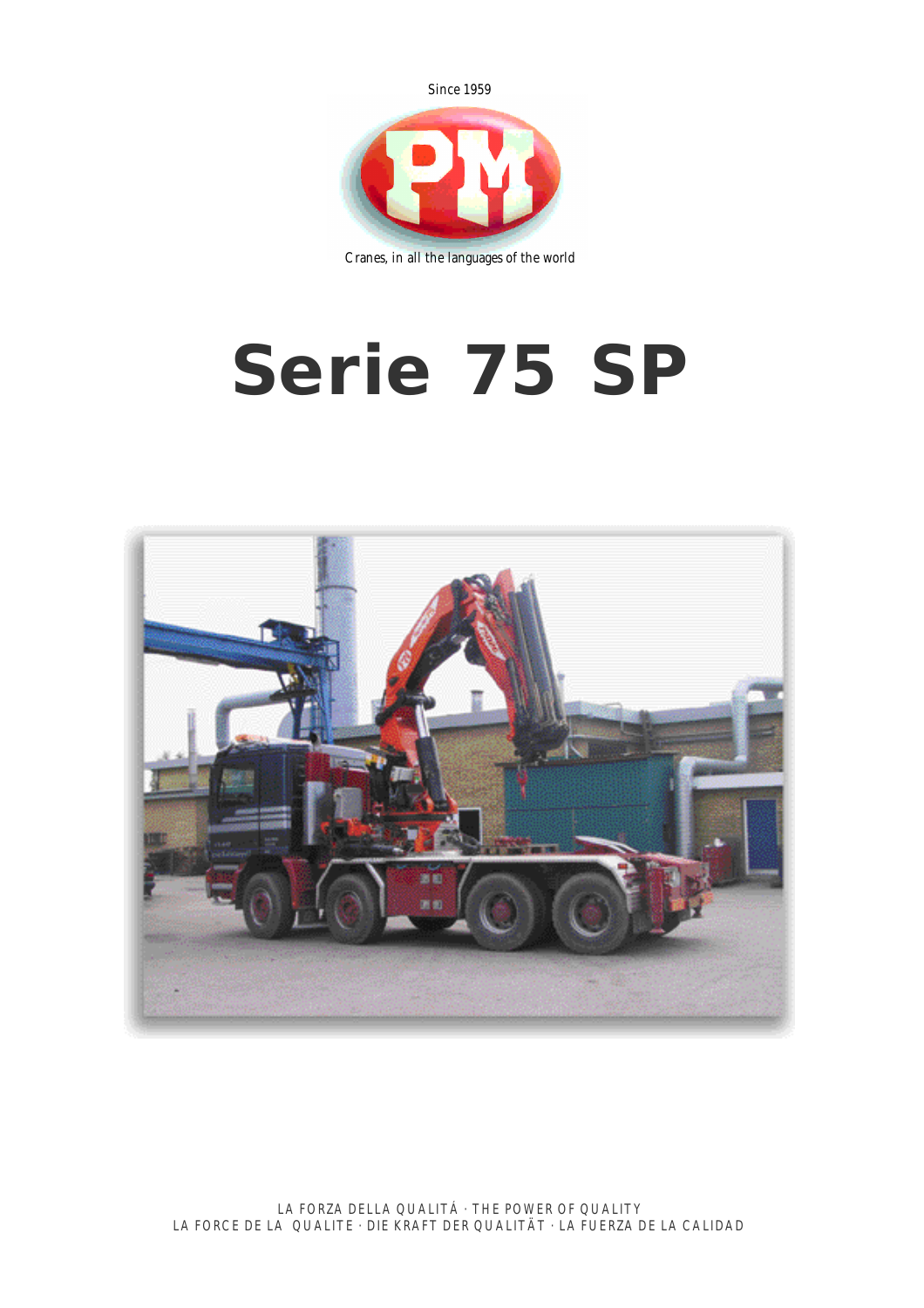**Le gru Serie 75 SP,** con un momento di sollevamento massimo di 69,3 tm, presentano un ottimale rapporto peso/potenza e una interessante portata residua sull'autocarro. Progettate utilizzando innovativi sistemi di calcolo e software di disegno tridimensionale si configurano per le elevate caratteristiche tecniche: rotazione su ralla con doppio motore, sistema di articolazioni a doppie bielle, fino a 8 sfili idraulici (20,70 m), distributore proporzionale di serie, radiocomando, stabilizzatori XL a 8780 mm. **Le gru PM Serie 75 SP sono conformi alle nuove norme di sicurezza EN 12999** *The cranes of the Serie 75 SP, with one of the maximum lifting moments inside the PM product range, 69,3 tm, represent the best ratio of weight/lifting capacity and ensuring an interesting payload capacity of the truck. Designed according to the most updated calculation software systems they do correspond to the maximum achievable technical*

*performances: slewing system by double reduction gear and slewing ring,* 

*double link system, up to 8 hydraulic extensions (20,70 mt outreach),* 

standard proportional controlbank, radio remote control, wider stabilizers spread of 8780 mm.

*The cranes of the PM Serie 75 SP do already correspond to the EN 12999.*

**Les grues de la série 75 SP,** ayant un moment de soulèvement maxi de 69,3 tm, présentent un excellent rapport poids/puissance et laissent une considérable charge utile du véhicule. Projetées à travers des nouveaux systèmes de calcul et un software de réalisation de dessin tridimentionnel, ces équipements se distinguent par des caratéristiques techniques élevées: Rotation sur couronne avec double moteur, système d'articulation à doubles bielles avec flèche jusqu'à 8 extensions hydrauliques (20m70), distributeur proportionnel en version standard, radio commande, stabilisateurs XL de 8780 mm. **Les grues PM série 75 SP sont conformes aux nouvelles normes de sécurité EN 12999.**

*Die Krane der Serie 75 SP, mit einem der hoechsten Hubmomente, 69,3 tm, innerhalb der Produktpalette von PM, stellen ein optlimales Verhaeltniss Gewicht/Hubkraft und ein sicherlich interessante Nuttzlast fuer den LKW dar. Diese Krane sind entsprechend der neuesten Berechnungssoftware entwickelt worden und heben sich durch die hohen Hubleistungen hervor: Schwenkung ueber Drehkranz und zwei Antriebsmotoren, Dopplekniehebelsysteme, bis zu 8 hydraulischen Ausschueben* (20,70 mt Reichweite), Proportionslsteuerblock, Funkfernsteuerung, verbreitete Abstuetzung von 8780 mm. *Die Krane der Serie 75 SP entsprechen bereits der EN 12999 Norm.*

**Las grúas Modelo 75 SP,** con un momento de levantamiento máximo de 69,3 tm., tienen un óptima relación peso/potencia y una interesante carga restante sobre el camión. Proyectadas utilizando innovativos sistemas de cálculo y software de dibujo tridimensional se configuran por sus elevadas características técnicas: rotación sobre el rodamiento de empuje con doble motor, sistema de articulaciones doble bielas, hasta 8 salidas hidráulicas (20,70 m), distribuidor proporcional estándar, radio mando, estabilizadores XL de 8780 mm. **Las grúas PM Modelos 75 SP respetan las nuevas normas de seguridad EN 12999.**

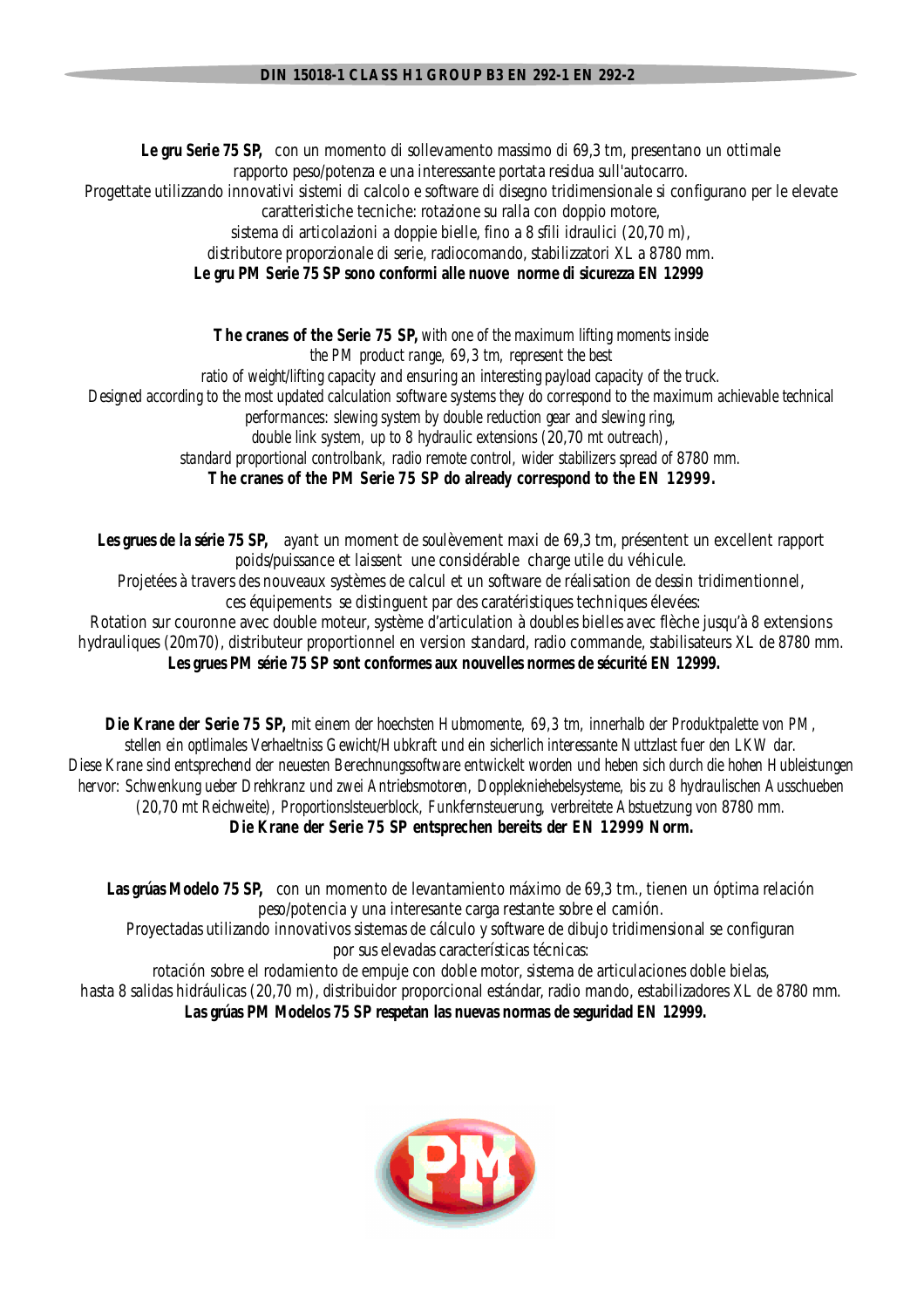*75023*









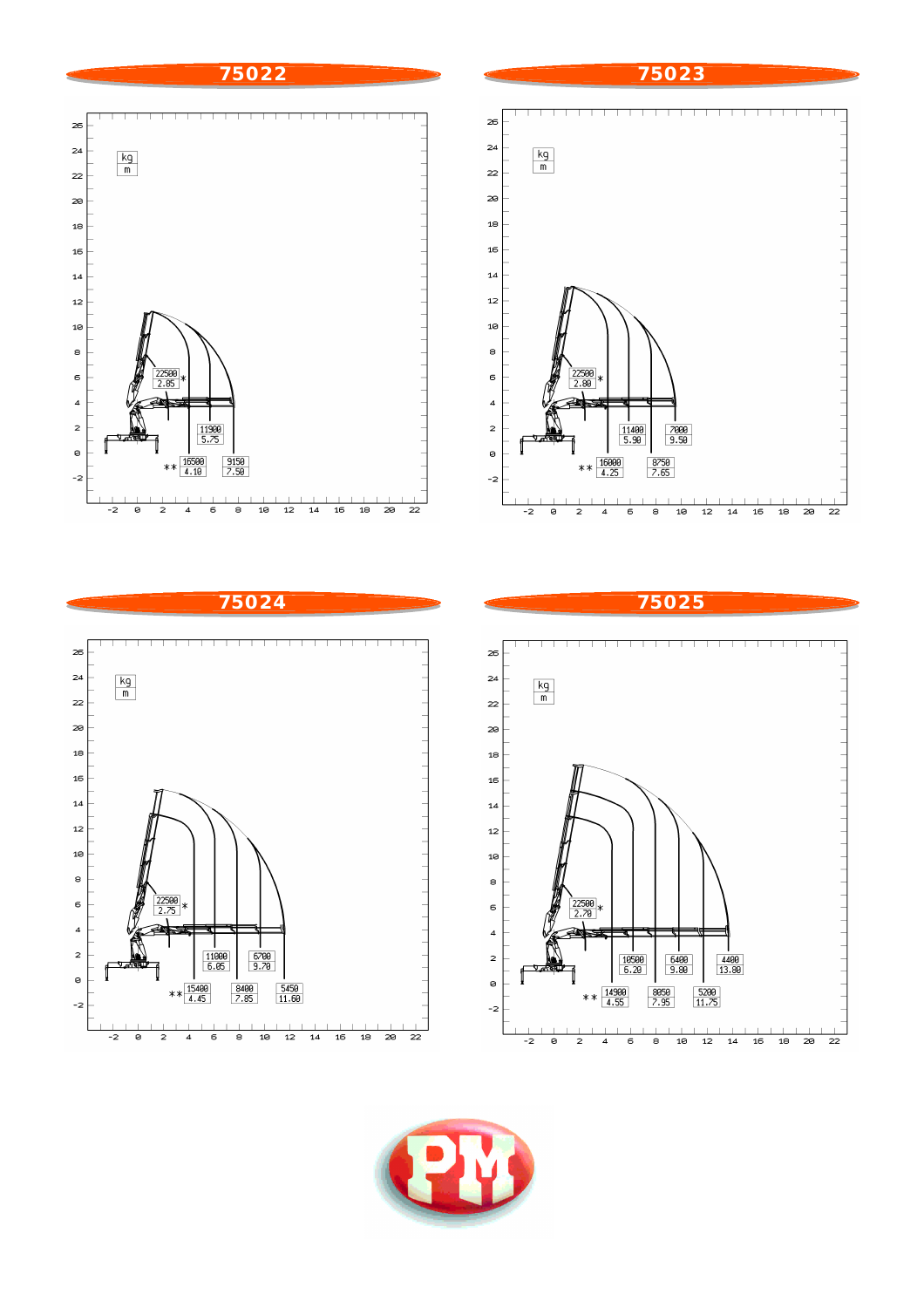*75026 75027*







- \* PORTATA NOMINALE
- AL GANCIO FISSO \*\* PORT. MAX. AL GANCIO MOBILE E PASSANTE PER L'ORIZZONTALE
- MAX. NOMINAL CAPACITY
- WITH FIXED HOOK \*\* MAX. CAPACITY WITH
- MOBILE HOOK PASSING THROUGH HORIZONTAL
- \* C A PACITE MAXI NOMINALE AU CROCHET FIXE \*\* CAPACITE MAXI NOMINALE AU CROCHET MOBILE
	- PASSANT PAR L'HORIZONTALE
- \* MAX. NENNTRAGKRAFT AN DER INNEREN HAKENBEFESTIGUNG
- $\hspace{0.1mm}^{\ast\ast}$  MAX. TRAGKRAFT AM SCHWERLASTHAKEN UEBER DAS HORIZONTAL
- $^\ast$  CAPACIDAD MÁXIMA EN EL
- GANCHO FIJO<br>\*\* CAPACIDAD MÁXIMA EN EL GANCHO MÓVIL OBTENIDO EN POSICIÓN HORIZONTAL

*SI OTTENGONO CON BRACCIO* **PRINCIPALE INCLINATO A 15°** 

*N.B.: THE STATED PERFORMAN - CES CAN BE OBTAINED WITH 15° I N C L I N ATED MAIN BOOM*

*N.B.: LES PERFORMANCES INDIQUEES S'OBTIENNENT AVEC 1ER BRAS INCLINE A 15°*

*ANMERKUNG: DIE ANGEGEBENE LEISTUNGEN WERDEN MIT 15° GENEIGTEM HUBARM ERREICHT* 

*LA CARGOS INDICATA EN EL DIAGRAMMA SE OBTIENE CON EL BRAZO ART I C U L A D O CON L'INCLINACION DI 15°* 

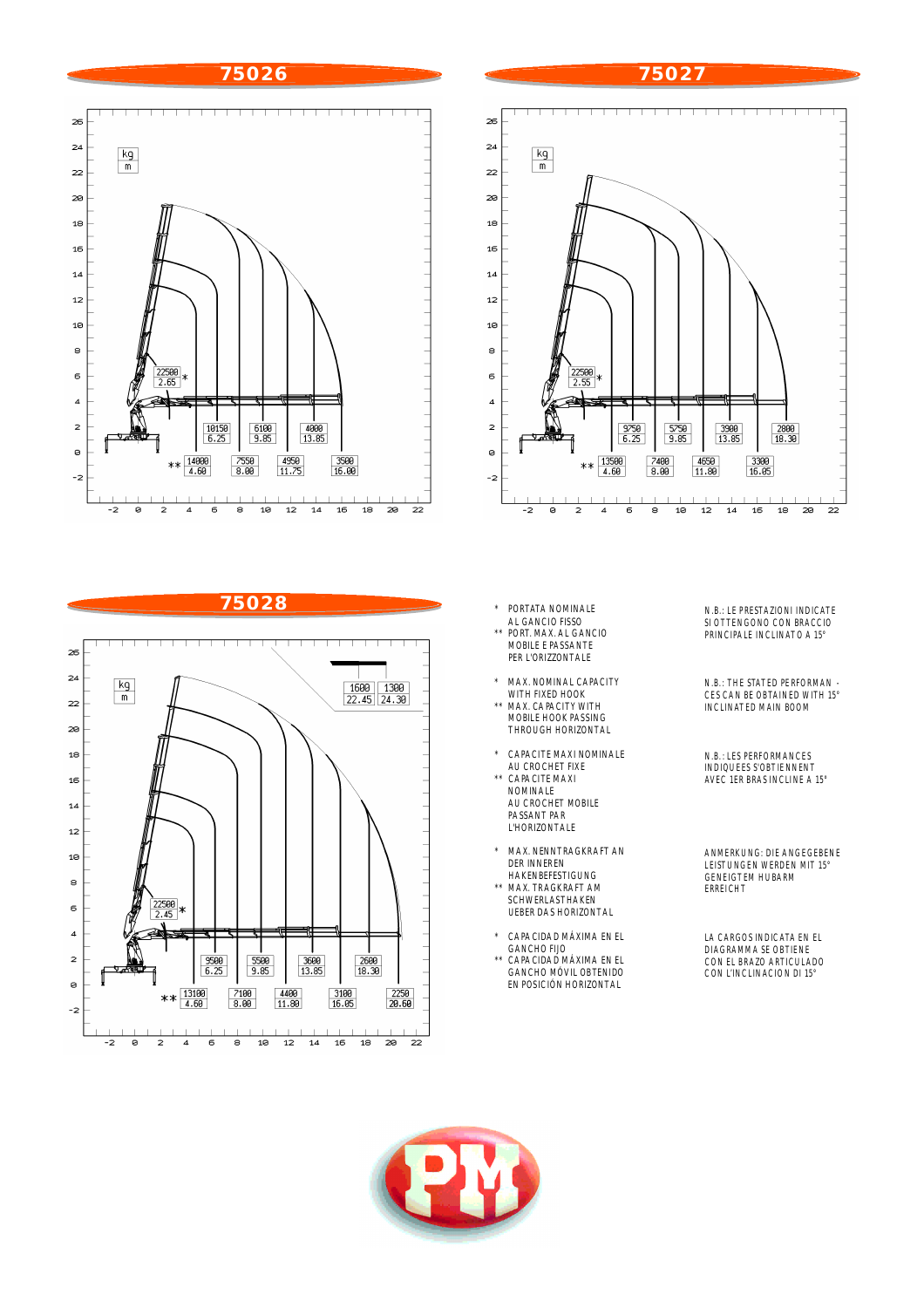#### *75024+J2004 75025+J2004*







\*\*\*\*PORTATE MASSIME DELL'ANTENNA IN ORIZZONTALE \*\*\*\*MAX.JIB CAPACITIES IN HORIZONTAL POSITION \*\*\*\*CAPACITIES MAXI NOMINALES AVEC JIB \*\*\*\*MAX. TRAGKRÄFTE AM JIB IN HORIZONTAL \*\*\*\*CAPACIDAD MAXIMA DE LA ANTENA EN HORIZONTAL

• I dati tecnici possono essere aggiornati senza preavviso. *• Technical data can be revised without prior notice.* • Les données techniques peuvent être modifiées sans preavis. *• Technische Änderungen vorbehalten.* • Reservado el derecho de modificaciones.

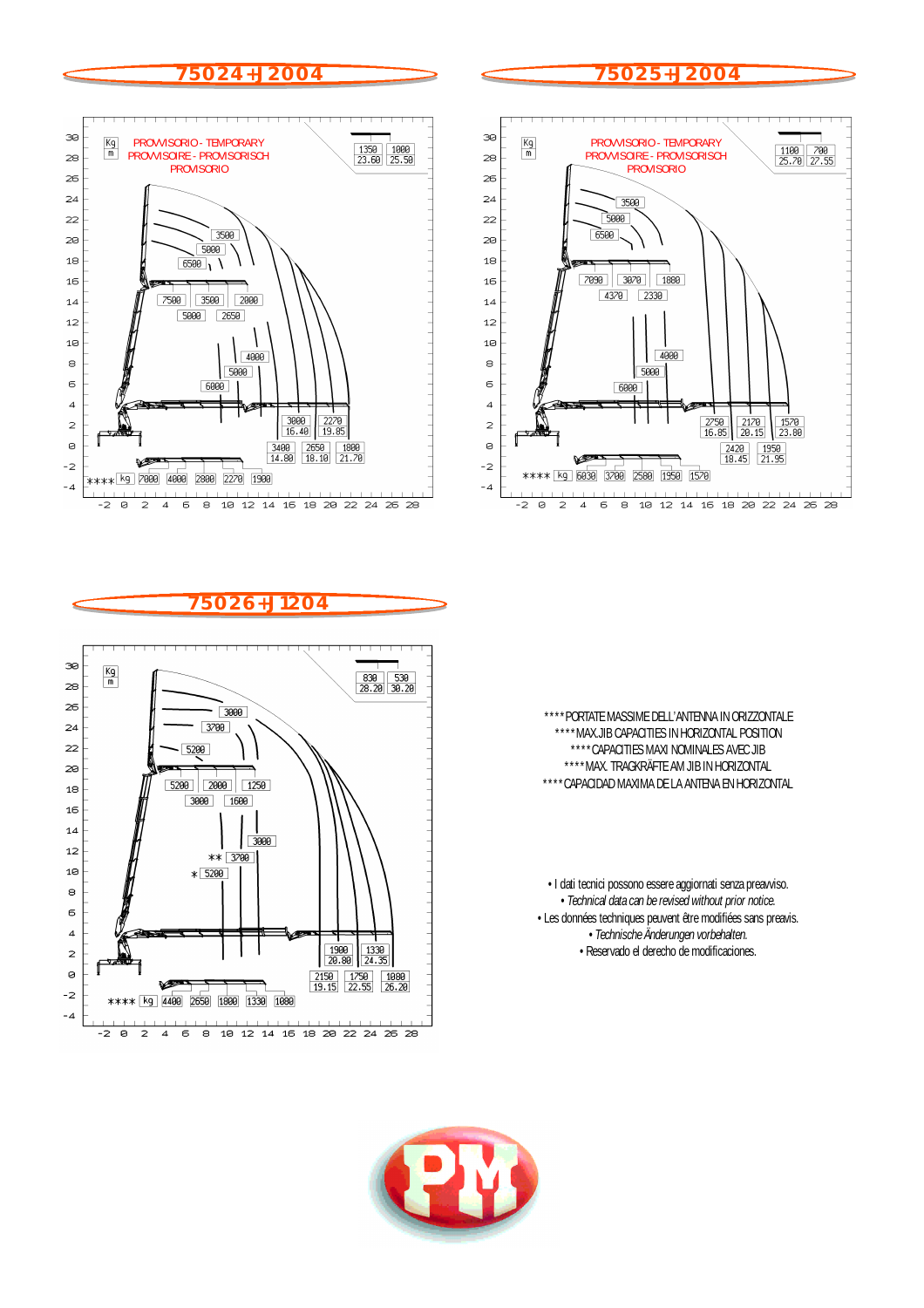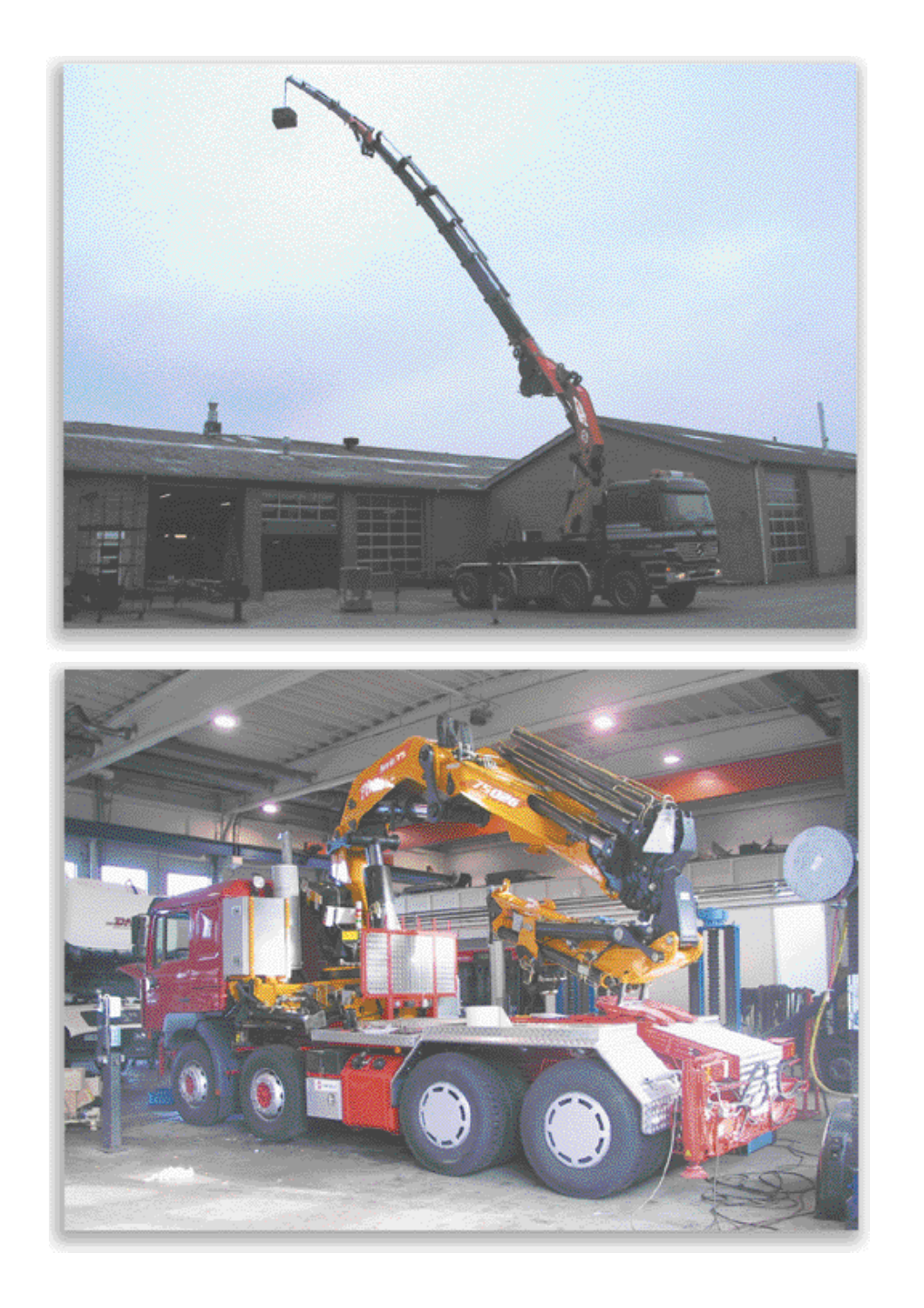

## **DATI TECNICI - TECHNICAL DA TA**

| <b>DONNEES TECHNIQUES - TECHNISCHE DATEN</b><br><b>DATOS TECNICOS</b>                                                                                                                                                                                                                                                       |                  | 75022         | 75023         | 75024          | 75025          | 75026          | 75027          | 75028          | 75024<br>+J2004 | 75025<br><b>+J2004</b> | 75026<br>+J1204 |
|-----------------------------------------------------------------------------------------------------------------------------------------------------------------------------------------------------------------------------------------------------------------------------------------------------------------------------|------------------|---------------|---------------|----------------|----------------|----------------|----------------|----------------|-----------------|------------------------|-----------------|
| MOMENTO DI SOLLEVAMENTO MASSIMO<br>Maximum lifting moment - Moment de levage maxi -<br>Max. Hubmoment - Momento de eleveción máxima                                                                                                                                                                                         | kNm<br>t m       | 680<br>69.3   | 675<br>68.8   | 672<br>68.5    | 665<br>67.8    | 632<br>64.4    | 609<br>62.1    | 591<br>60.3    |                 |                        |                 |
| SBRACCIO OLEODINAMICO<br>Hydraulic outreach - Allongement Hydraulique -<br>Hydraulische Reichweite - Alcance hidráulico<br>Orizzontale - Horizontal - Horizontal - Horizontal - Horizontal<br>Verticale - Vertical - Vertical - Vertikal - Vertical                                                                         | m<br>m           | 7.60<br>10.80 | 9.60<br>12.80 | 11.70<br>14.90 | 13.90<br>17.10 | 16.10<br>19.30 | 18.40<br>21.60 | 20.70<br>23.90 | 21.80<br>25.50  | 23.90<br>27.50         | 26.30<br>29.70  |
| <b>SBRACCIO CON PROLUNGHE</b><br>Maximun reach with manual extension - Allongement avec rallonges manuelles -<br>Reichweite, mit mech Verlängerungen - Alcance con prolongas manuales<br>Orizzontale - Horizontal - Horizontal - Horizontal - Horizontal<br>Verticale - Vertical - Vertical - Vertikal - Vertical           | m<br>m           |               |               |                |                |                |                | 24.40<br>27.70 | 25.60<br>29.30  | 27.65<br>32.00         | 30.30<br>33.80  |
| <b>IMPIANTO OLEODINAMICO</b> - Hydraulic circuit - Circuit hydraulique<br>- Hydraulikanlage - Sistema hidráulico<br>Portata raccomandata - Recommended oil flow - Débit recommandé<br>- Empfohlene Fördermenge - Caudal requerido<br>Pressione massima - Rated pressure - Pression maxi<br>- Betriebsdruck - Presión máxima | l/min<br>MPa     | 80<br>30      | 80<br>30      | 80<br>30       | 80<br>30       | 80<br>30       | 80<br>30       | 80<br>30       | 80<br>30        | 80<br>30               | 80<br>30        |
| Capacità serbatoio olio - Tank capacity - Capacité du réservoir<br>- Tankinhalt - Capacidad del depósito de aceite                                                                                                                                                                                                          |                  | 300           | 300           | 300            | 300            | 300            | 300            | 300            | 300             | 300                    | 300             |
| <b>GRUPPO ROTAZIONE</b> - Slewing system - Rotation<br>- Schwenksystem - Sistema de giro<br>Angolo di rotazione - Slewing angle - Angle de rotation                                                                                                                                                                         | $\circ$          | 600           | 600           | 600            | 600            | 600            | 600            | 600            | 600             | 600                    | 600             |
| - Schwenkbereich - Àngulo de giro (**)<br>Coppia di rotazione - Slewing moment - Couple de rotation                                                                                                                                                                                                                         | kN <sub>m</sub>  | 70            | 70            | 70             | 70             | 70             | 70             | 70             | 70              | 70                     | 70              |
| - Schwenkmoment - Momento de giro<br>Pendenza max di lavoro - Max. working heel - Devers maxi de travail<br>- Max. Arbeitsneigung - Inclinación máxima de trabajo                                                                                                                                                           | $%$ $(^{\circ})$ | 8,7(5)        | 8,7(5)        | 8,7(5)         | 8,7(5)         | 8,7(5)         | 8,7(5)         | 8,7(5)         | 8,7(5)          | 8,7(5)                 | 8,7(5)          |
| PESO DELLA GRU STANDARD - Standard crane weight - Poids de la grue stan - Kg<br>dard - Eigengewicht Standardkran - Peso de la grúa est (*)                                                                                                                                                                                  |                  | 6190          | 6460          | 6790           | 7080           | 7350           | 7600           | 7920           | 8420            | 8670                   | 8940            |

*(\*) CON SERBATOIO NON RIFORNITO- Empty oil tank - Reservoir huile non garni - Oeltank leer - Deposito de aceite vacio*

*(\*\*) Optional: rotazione 600°, slewing angle 600°, angel de rotation 600°, Schwenkbereich 600°, Angulo de giro 600°*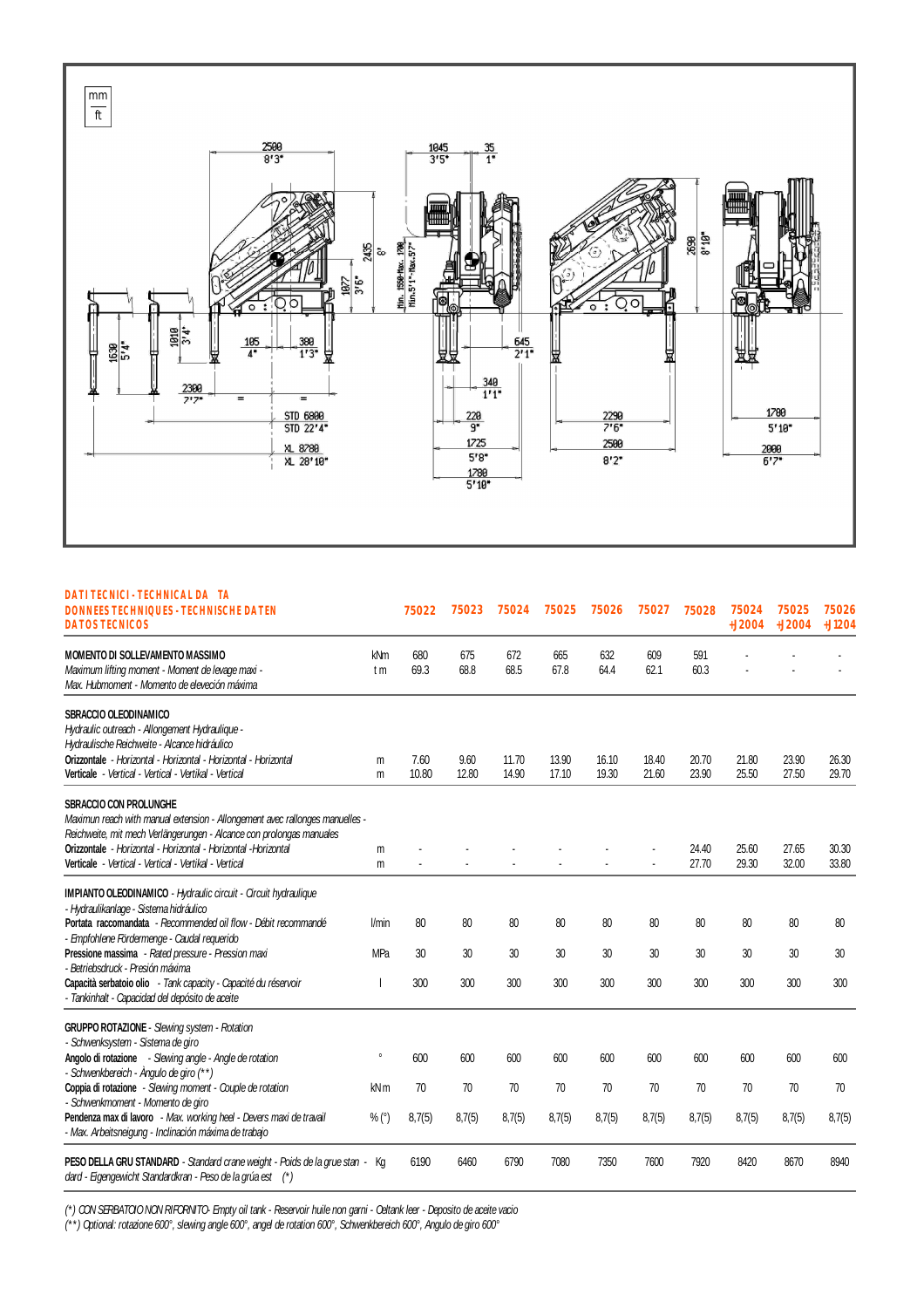

#### **1. Radiocomando:**

- Possibilità di fornitura con Radiocomando Hetronic/Scanreco
- *Hetronic/Scanreco radio remote controls available*
- Possibilité de fournir la radio commande Hetronic/Scanreco
- *Hetronic/Scanreco Funkfernsteuerungen lieferbar*
- Posibilidad de suministrar el Radio mando Hetronic/Scanreco



#### **2. Pattini:**

- Sistema esclusivo di sostituzioni pattini senza necessità di smontare i bracci
- *Exclusive replacement system of slidings pads without dismounting of the exten sion booms*
- Système exclusif de remplacement des patins de glissement sans démonter les bras téléscopiques
- *Exklusives system das ermoeglicht die Gleitbacken zu ersetzen ohne die Ausschuebe zu demontieren.*
- Sistema exclusivo de sustitución patines sin que sea necesario desmontar los cilindros hidráulicos



#### **3. Alimentazione martinetti piede**

- A mezzo avvolgitubo (optional)
- *By hose wheels (optional)*
- Avec enrouleur (option)
- *Mittels Schlauchtrommel (Option)*
- Enrolllador (opcional)



- **4. Martinetto stabilizzatore rotante:**
- Martinetto stabilizzatore ribaltabile idraulicamente a 90° (disponibile come opzione)
- *Stabilizer hydraulically tiltable at 90° (available as option)*
- Vérin stabilisateur levable hydrauliquement à 90° (disponible en option)
- *Abstuetzzylinder hydraulisch schwenkbar auf 90° (nicht standard)*
- Brazos estabilizadores con rotación de 90° hidráulica (disponible como opción)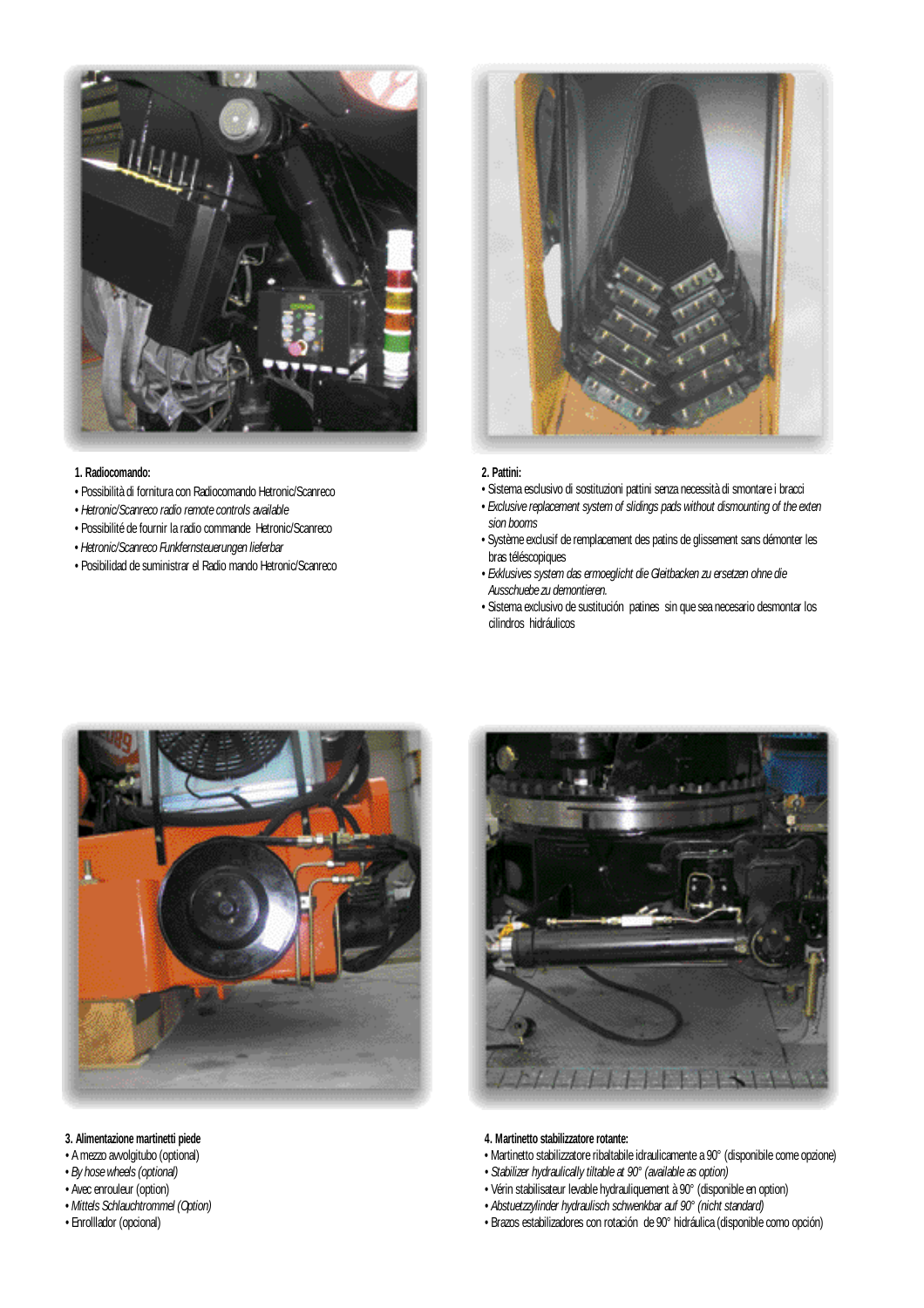

TUTTE LE GRU PM SONO COPERTE DA POLIZZA ASSICURATIVA INTERNAZIONALE PER LA RESPONSABILITÀ CIVILE VERSO TERZI. ALL PM CRANES ARE COVERED BY AN INTERNATIONAL INSURANCE POLICY FOR CIVIL LIABILITY THIRD PARTY. TOUTES LES GRUES SONT COUVERTES PAR UNE POLICE D'ASSURANCE INTERNATIONALE DE RESPONSABILITE CIVILE ENVERS TIERS. PM-KRÄNE SIND DURCH EINE INTERNATIONALE HAFTPFLICHTVERSICHERUNG GEGEN DRITTE ABGESICHERT. TODAS LAS GRÚAS PM CUENTAN CON UNA PÓLIZA DE SEGUROS INTERNACIONAL CONTRA LAS RESPONSABILIDADES CIVILES HACIA TERCEROS.